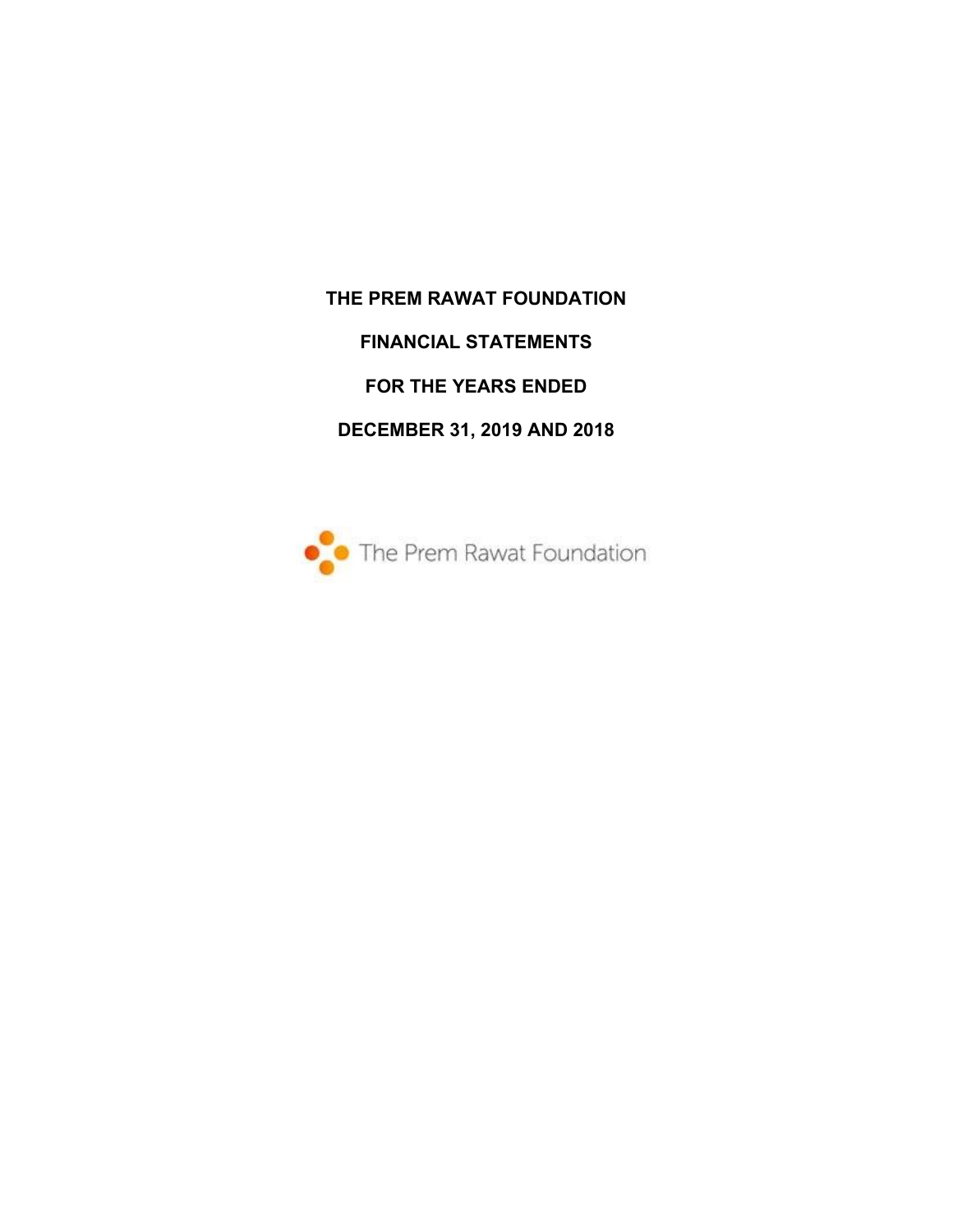# **THE PREM RAWAT FOUNDATION**

# TABLE OF CONTENTS

| <i><b>Financial Statements</b></i> |         |
|------------------------------------|---------|
|                                    |         |
|                                    |         |
|                                    | $4 - 5$ |
|                                    | 6       |
|                                    |         |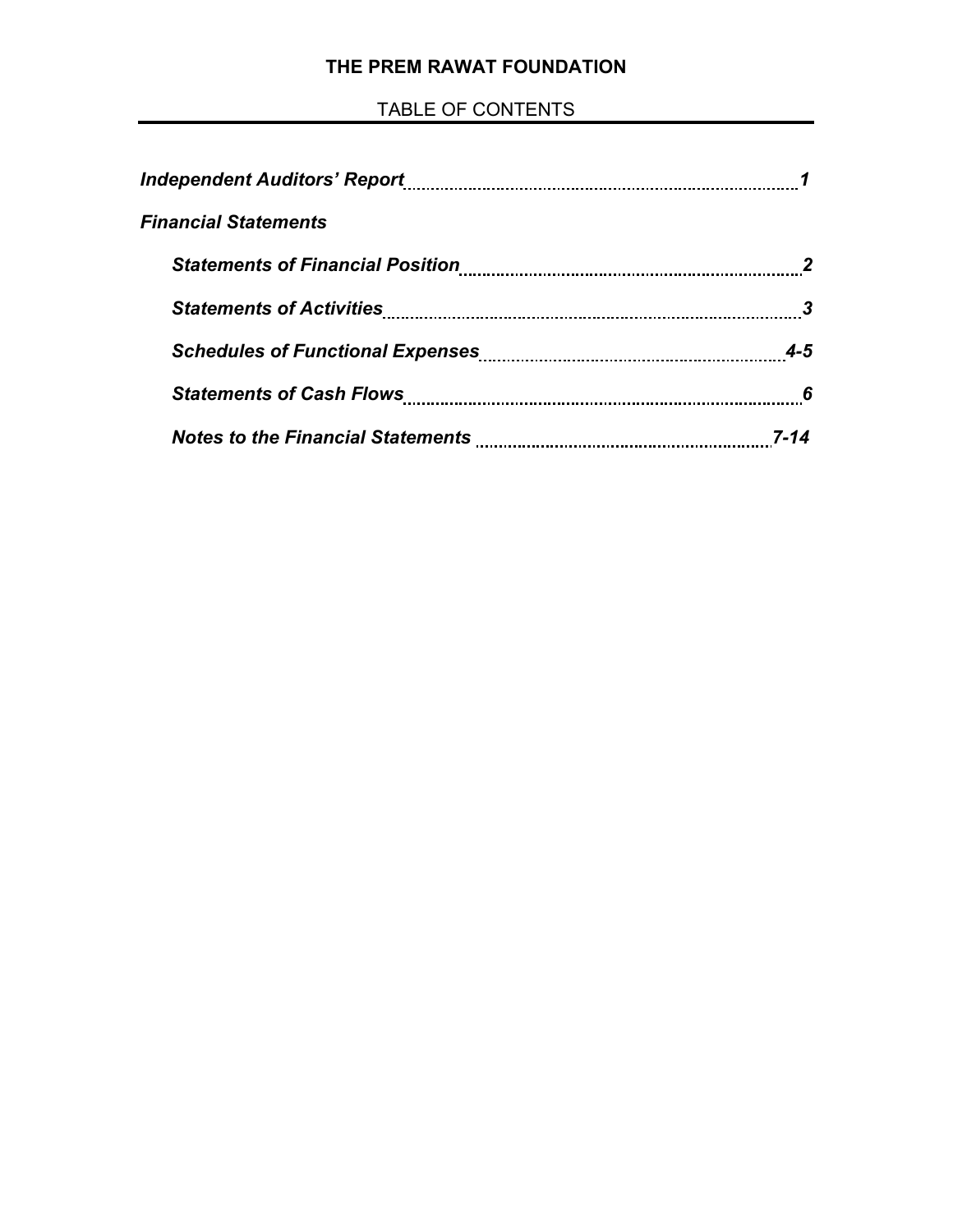

#### INDEPENDENT AUDITORS' REPORT

To the Board of Directors of The Prem Rawat Foundation

We have audited the accompanying financial statements of The Prem Rawat Foundation (a nonprofit organization), which comprise the statements of financial position as of December 31, 2019 and 2018, and the related statements of activities, functional expenses, and cash flows for the years then ended, and the related notes to the financial statements.

#### **Management's Responsibility for the Financial Statements**

Management is responsible for the preparation and fair presentation of these financial statements in accordance with accounting principles generally accepted in the United States of America; this includes the design, implementation, and maintenance of internal control relevant to the preparation and fair presentation of financial statements that are free from material misstatement, whether due to fraud or error.

#### **Auditors' Responsibility**

Our responsibility is to express an opinion on these financial statements based on our audits. We conducted our audits in accordance with auditing standards generally accepted in the United States of America. Those standards require that we plan and perform the audit to obtain reasonable assurance about whether the financial statements are free from material misstatement.

An audit involves performing procedures to obtain audit evidence about the amounts and disclosures in the financial statements. The procedures selected depend on the auditor's judgment, including the assessment of the risks of material misstatement of the financial statements, whether due to fraud or error. In making those risk assessments, the auditor considers internal control relevant to the entity's preparation and fair presentation of the financial statements in order to design audit procedures that are appropriate in the circumstances, but not for the purpose of expressing an opinion on the effectiveness of the entity's internal control. Accordingly, we express no such opinion. An audit also includes evaluating the appropriateness of accounting policies used and the reasonableness of significant accounting estimates made by management, as well as evaluating the overall presentation of the financial statements.

We believe that the audit evidence we have obtained is sufficient and appropriate to provide a basis for our audit opinion.

#### **Opinion**

In our opinion, the financial statements referred to above present fairly, in all material respects, the financial position of The Prem Rawat Foundation as of December 31, 2019 and 2018, and the changes in its net assets and its cash flows for the years then ended in accordance with accounting principles generally accepted in the United States of America.

Qrusto & Schelz, LLP

Long Beach, California September 11, 2020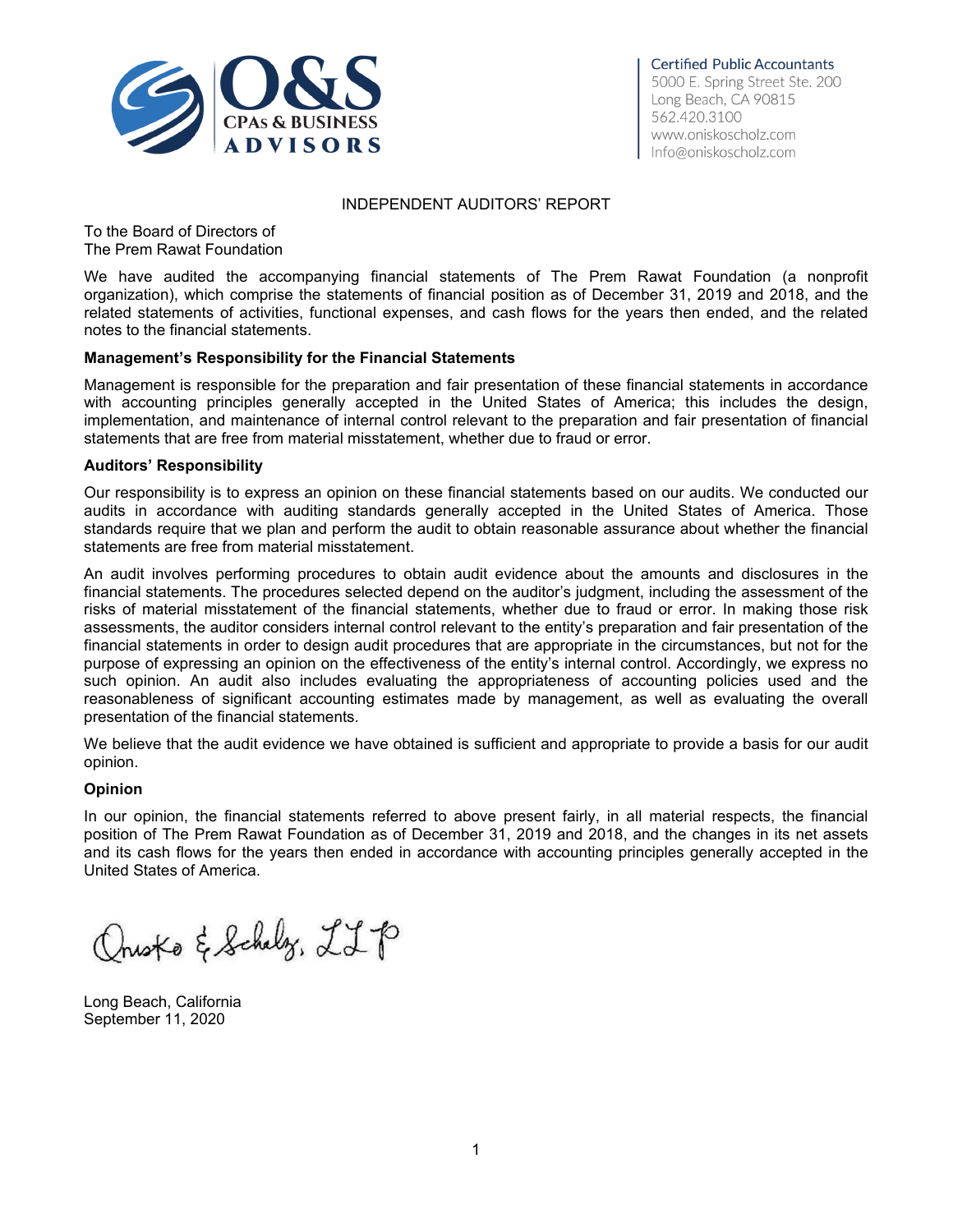# **THE PREM RAWAT FOUNDATION STATEMENT OF FINANCIAL POSITION DECEMBER 31, 2019 and 2018**

|                                                                                                          | 2019                               | 2018                               |
|----------------------------------------------------------------------------------------------------------|------------------------------------|------------------------------------|
| <b>ASSETS</b>                                                                                            |                                    |                                    |
| <b>Current Assets</b><br>Cash and cash equivalents<br>Short-term investments<br>Contributions receivable | \$<br>715,579<br>851,878<br>42,994 | \$<br>582,661<br>818,303<br>51,977 |
| <b>Total Current Assets</b>                                                                              | 1,610,451                          | 1,452,941                          |
| <b>Non-Current Assets</b><br>Property and equipment, net<br>Long-term investments                        | 32,162<br>1,120,341                | 35,236<br>1,133,555                |
| <b>Total Non-Current Assets</b>                                                                          | 1,152,503                          | 1,168,791                          |
| <b>TOTAL ASSETS</b>                                                                                      | \$2,762,954                        | \$2,621,732                        |
| <b>LIABILITIES AND NET ASSETS</b>                                                                        |                                    |                                    |
| <b>Current Liabilities</b><br>Accounts payable and accrued expenses<br><b>Total Current Liabilities</b>  | \$<br>3,763<br>3,763               | \$<br>35,811<br>35,811             |
| <b>Total Liabilities</b>                                                                                 | 3,763                              | 35,811                             |
| <b>Net Assets</b><br>Without donor restrictions<br><b>Total Net Assets</b>                               | 2,759,190<br>2,759,190             | 2,585,921<br>2,585,921             |
| TOTAL LIABILITIES AND NET ASSETS                                                                         | 2,762,954<br>\$                    | 2,621,732<br>\$                    |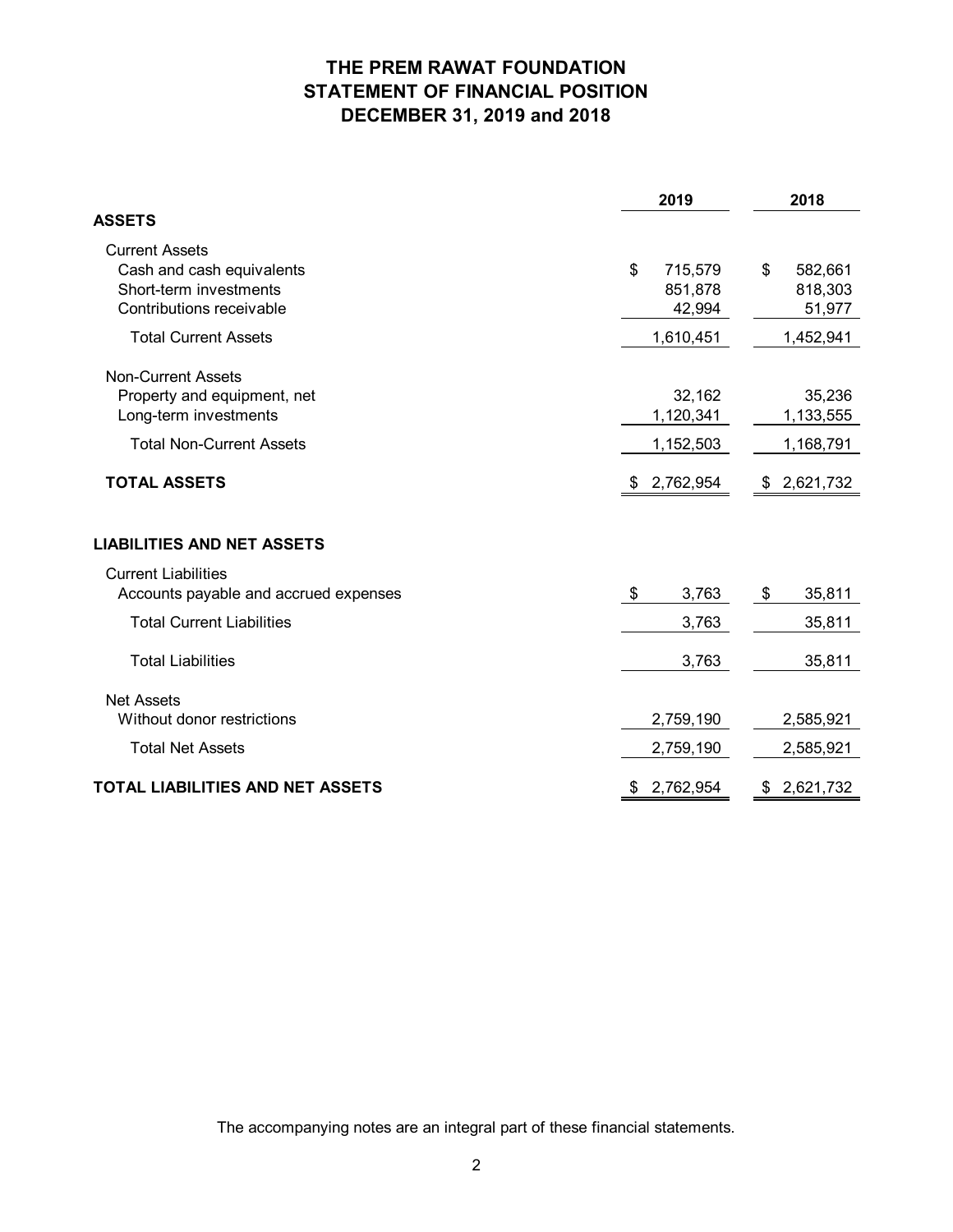# **THE PREM RAWAT FOUNDATION STATEMENT OF ACTIVITIES FOR THE YEARS ENDED DECEMBER 31, 2019 and 2018**

|                                           | 2019            | 2018            |
|-------------------------------------------|-----------------|-----------------|
| <b>REVENUES, GAINS, AND OTHER SUPPORT</b> |                 |                 |
| Contributions                             | \$<br>1,990,069 | \$<br>1,706,458 |
| Investment income                         | 52,917          | 24,729          |
| TOTAL REVENUES, GAINS, AND OTHER SUPPORT  | 2,042,986       | 1,731,187       |
| <b>EXPENSES</b>                           |                 |                 |
| Program services                          |                 |                 |
| Peace Initiative                          | 793,318         | 683,133         |
| Peace Education                           | 364,049         | 417,525         |
| Food for People                           | 256,309         | 170,000         |
| Humanitarian Aid                          | 108,235         | 43,085          |
| Total program services                    | 1,521,911       | 1,313,743       |
| Supporting services                       |                 |                 |
| Management and general                    | 171,770         | 160,338         |
| Fundraising                               | 176,036         | 184,259         |
| Total supporting services                 | 347,806         | 344,597         |
| <b>TOTAL EXPENSES</b>                     | 1,869,717       | 1,658,340       |
| <b>CHANGE IN NET ASSETS</b>               | 173,269         | 72,847          |
| <b>NET ASSETS, BEGINNING OF YEAR</b>      | 2,585,921       | 2,513,074       |
| <b>NET ASSETS, END OF YEAR</b>            | \$<br>2,759,190 | \$<br>2,585,921 |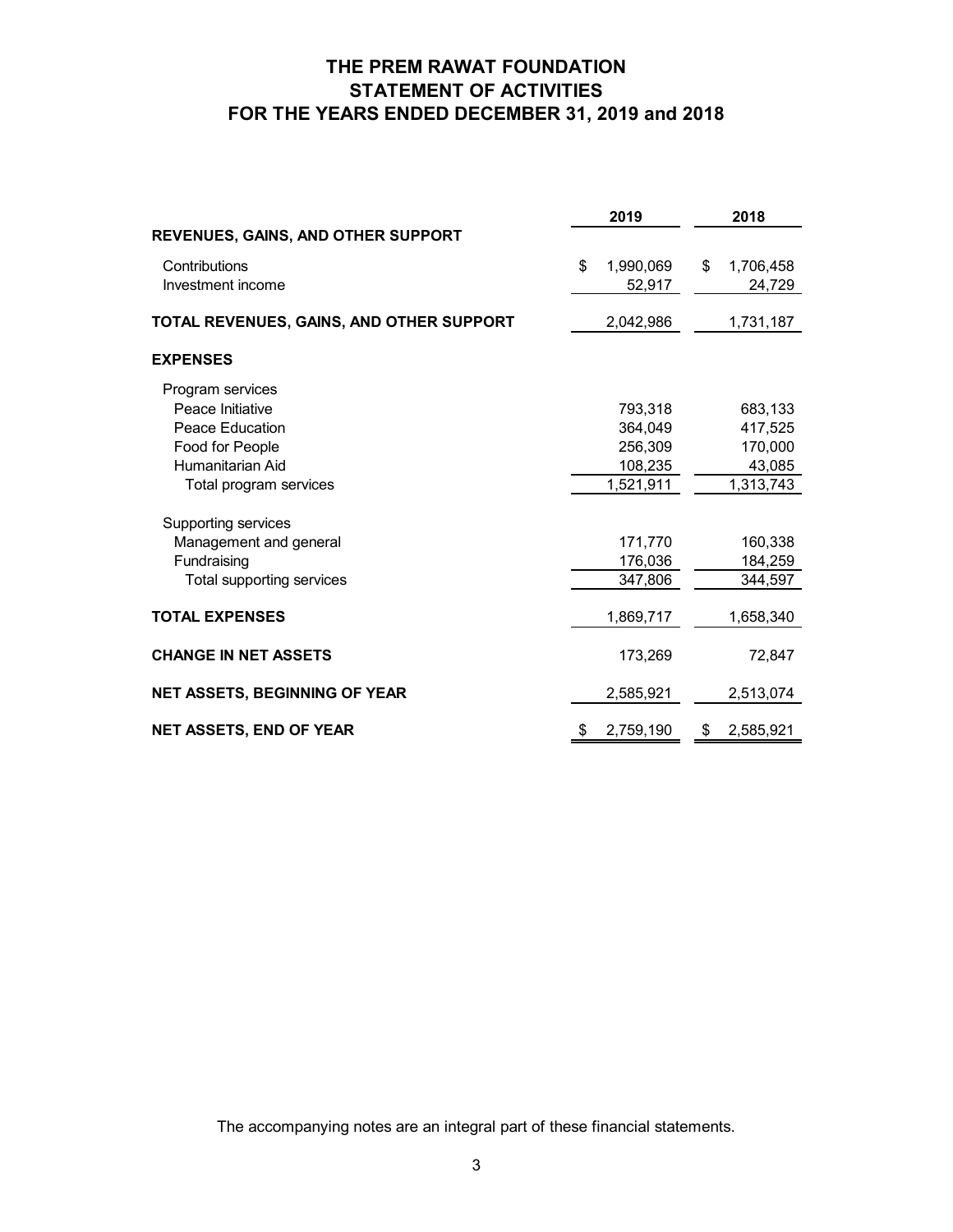# **THE PREM RAWAT FOUNDATION SCHEDULE OF FUNCTIONAL EXPENSES FOR THE YEAR ENDED DECEMBER 31, 2019**

|                                 |            | <b>Program Services</b> |                 |    | <b>Supporting Services</b> |    |                   |                         |               |
|---------------------------------|------------|-------------------------|-----------------|----|----------------------------|----|-------------------|-------------------------|---------------|
|                                 | Peace      | Peace                   | <b>Food for</b> |    | Humanitarian               |    | <b>Management</b> |                         |               |
|                                 | Initiative | <b>Education</b>        | <b>People</b>   |    | Aid                        |    |                   | and General Fundraising | <b>Total</b>  |
| Grants for humanitarian aid     | \$         | \$                      | 256,309         | \$ | 100,000                    | \$ |                   | \$                      | \$<br>356,309 |
| Grants for program development  | 256,000    | 81,877                  |                 |    |                            |    |                   |                         | 337,877       |
| Humanitarian and development    |            | 259                     |                 |    | 8,235                      |    |                   |                         | 8,494         |
| Marketing                       | 127,435    |                         |                 |    |                            |    |                   |                         | 127,435       |
| Outside services                | 72,664     | 105,557                 |                 |    |                            |    | 55,000            |                         | 233,221       |
| Salaries and wages              | 139,369    | 138,198                 |                 |    |                            |    | 11,804            | 77,264                  | 366,635       |
| Professional fees               |            |                         |                 |    |                            |    | 74,000            |                         | 74,000        |
| Credit card fees                |            |                         |                 |    |                            |    |                   | 77,126                  | 77,126        |
| Insurance                       |            |                         |                 |    |                            |    |                   | 9,690                   | 9,690         |
| Special event                   | 488        |                         |                 |    |                            |    |                   |                         | 488           |
| Office supplies                 |            |                         |                 |    |                            |    | 1,019             | 5,474                   | 6,493         |
| Media archives support          | 28,590     |                         |                 |    |                            |    |                   |                         | 28,590        |
| Computer supplies and equipment | 85,043     | 53                      |                 |    |                            |    |                   |                         | 85,096        |
| Materials printed               | 15,761     |                         |                 |    |                            |    |                   |                         | 15,761        |
| Postage and delivery            |            | 5,507                   |                 |    |                            |    |                   | 6,482                   | 11,989        |
| Research and development        | 54,992     | 15,255                  |                 |    |                            |    |                   |                         | 70,247        |
| Rent and storage                | 9,835      |                         |                 |    |                            |    |                   |                         | 9,835         |
| Travel                          |            | 17,343                  |                 |    |                            |    | 15,368            |                         | 32,711        |
| Depreciation                    | 2,949      |                         |                 |    |                            |    |                   |                         | 2,949         |
| Administrative support          |            |                         |                 |    |                            |    | 835               |                         | 835           |
| General expenses                | 192        |                         |                 |    |                            |    | 13,744            |                         | 13,936        |
| Total expenses                  | \$793,318  | \$364,049               | \$256,309       | \$ | 108,235                    | \$ | 171,770           | \$176,036               | \$1,869,717   |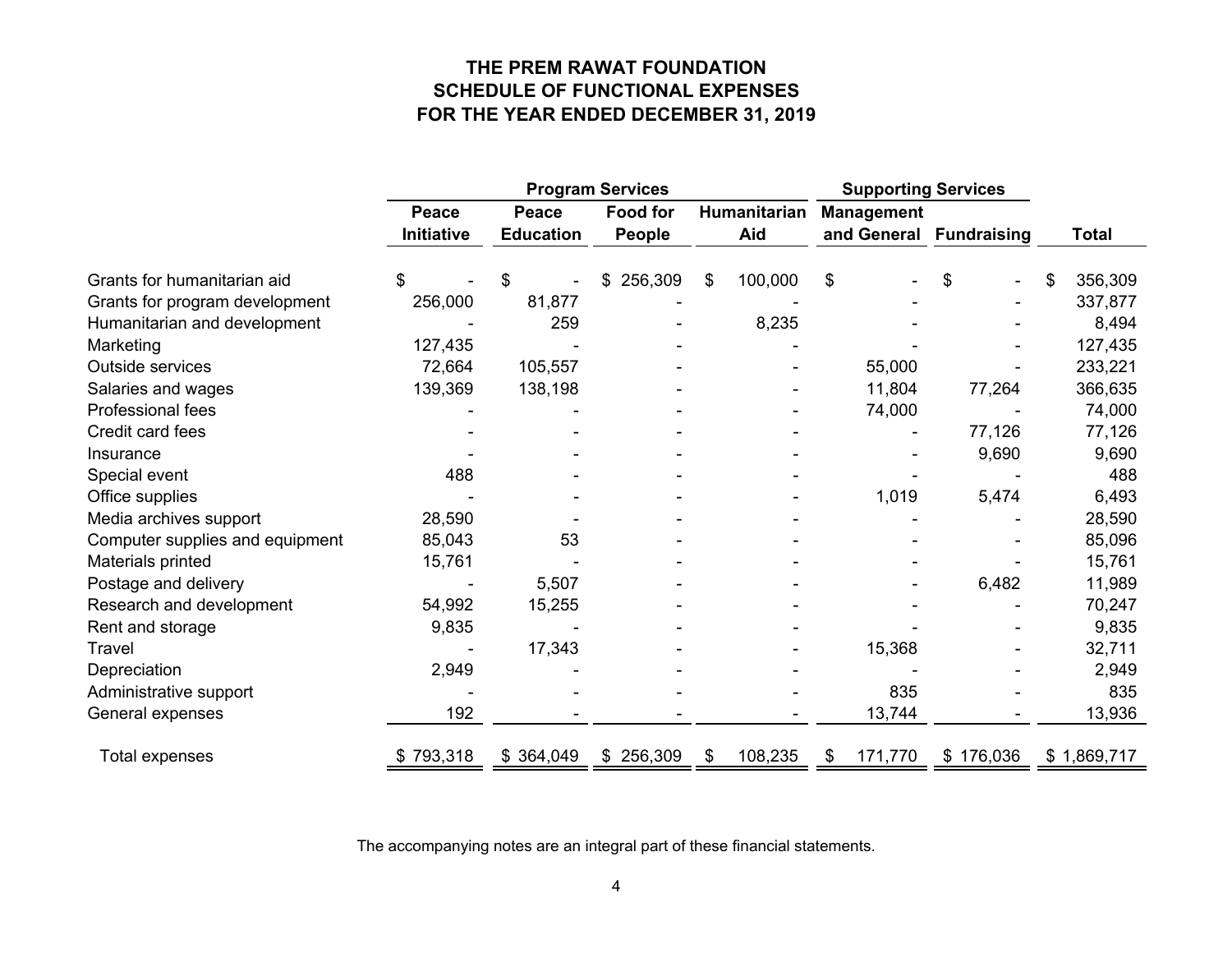# **THE PREM RAWAT FOUNDATION SCHEDULE OF FUNCTIONAL EXPENSES FOR THE YEAR ENDED DECEMBER 31, 2018**

|                                     | <b>Program Services</b> |                  |                 |    | <b>Supporting Services</b> |                   |                    |    |              |
|-------------------------------------|-------------------------|------------------|-----------------|----|----------------------------|-------------------|--------------------|----|--------------|
|                                     | Peace                   | <b>Peace</b>     | <b>Food for</b> |    | Humanitarian               | <b>Management</b> |                    |    |              |
|                                     | <b>Initiative</b>       | <b>Education</b> | People          |    | Aid                        | and General       | <b>Fundraising</b> |    | <b>Total</b> |
| Grants for humanitarian aid         | SS                      | \$               | 170,000         | \$ | 43,085                     | \$                | \$                 | \$ | 213,085      |
| Grants for program development      | 256,000                 | 93,700           |                 |    |                            |                   |                    |    | 349,700      |
| Production and material development | 120,012                 | 101,862          |                 |    |                            |                   |                    |    | 221,874      |
| Humanitarian and development        | 11,189                  | 12,579           |                 |    |                            |                   |                    |    | 23,768       |
| Marketing                           | 65,834                  |                  |                 |    |                            |                   |                    |    | 65,834       |
| Venue                               |                         | 700              |                 |    |                            |                   |                    |    | 700          |
| Outside services                    |                         | 23,271           |                 |    |                            | 57,500            | 37,465             |    | 118,236      |
| Salaries and wages                  | 159,171                 | 140,143          |                 |    |                            | 23,622            | 70,355             |    | 393,291      |
| Professional fees                   |                         |                  |                 |    |                            | 44,951            |                    |    | 44,951       |
| Distribution and fulfillment        |                         |                  |                 |    |                            | 4,764             |                    |    | 4,764        |
| Credit card fees                    |                         |                  |                 |    |                            | 265               | 55,522             |    | 55,787       |
| Insurance                           |                         |                  |                 |    |                            | 7,627             |                    |    | 7,627        |
| Office supplies                     |                         | 32,635           |                 |    |                            | 6,894             | 3,604              |    | 43,133       |
| Fees and licenses                   |                         |                  |                 |    |                            | 4,447             |                    |    | 4,447        |
| Computer supplies and equipment     | 37,130                  |                  |                 |    |                            | 199               |                    |    | 37,329       |
| Materials printed                   | 16,126                  |                  |                 |    |                            | 141               | 8,312              |    | 24,579       |
| Postage and delivery                |                         | 1,252            |                 |    |                            | 2,474             | 4,371              |    | 8,097        |
| Rent and storage                    |                         | 549              |                 |    |                            | 1,071             |                    |    | 1,620        |
| <b>Travel</b>                       | 3,997                   | 9,725            |                 |    |                            | 5,868             | 626                |    | 20,216       |
| Telephone                           |                         |                  |                 |    |                            | 515               | 1,213              |    | 1,728        |
| Depreciation                        | 13,674                  |                  |                 |    |                            |                   |                    |    | 13,674       |
| <b>Bequest expenses</b>             |                         |                  |                 |    |                            |                   | 2,791              |    | 2,791        |
| Meals and entertainment             |                         | 1,109            |                 |    |                            |                   |                    |    | 1,109        |
| <b>Total expenses</b>               | \$683,133               | \$417,525        | \$170,000       | \$ | 43,085                     | 160,338<br>\$     | \$184,259          |    | \$1,658,340  |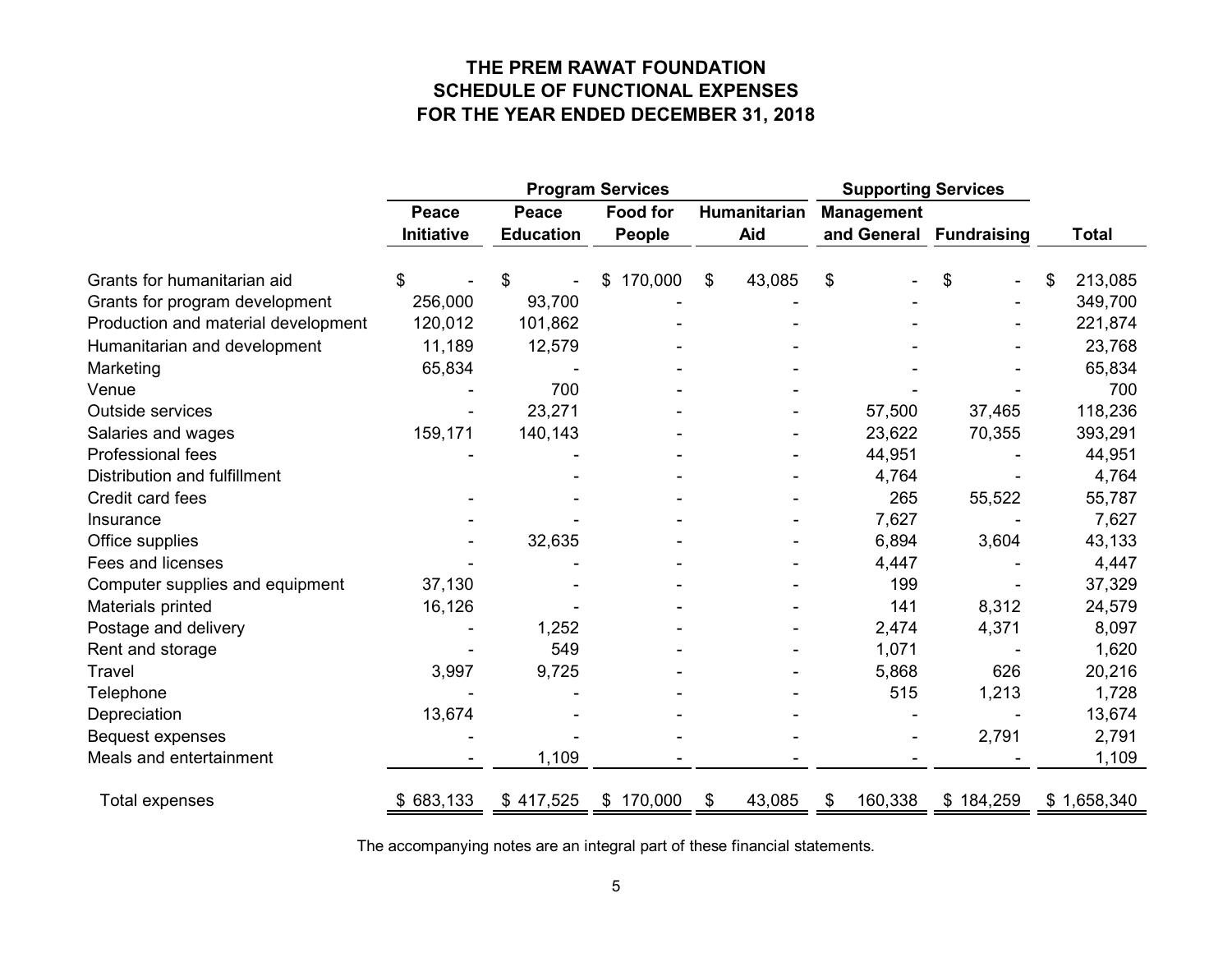# **THE PREM RAWAT FOUNDATION STATEMENTS OF CASH FLOWS FOR THE YEAR ENDED DECEMBER 31, 2019 and 2018**

|                                                     |    | 2019        | 2018 |             |  |
|-----------------------------------------------------|----|-------------|------|-------------|--|
| <b>CASH FLOWS FROM OPERATING ACTIVITIES</b>         |    |             |      |             |  |
| Change in net assets                                | \$ | 173,269     | \$   | 72,847      |  |
| Adjustments to reconcile changes in net assets      |    |             |      |             |  |
| to net cash provided by operating activities:       |    |             |      |             |  |
| Depreciation                                        |    | 2,949       |      | 13,674      |  |
| Net realized and unrealized gain                    |    | (17,780)    |      | (1, 942)    |  |
| Changes in operating assets and liabilities         |    |             |      |             |  |
| Decrease/(increase) in:                             |    |             |      |             |  |
| Contributions receivable                            |    | 8,983       |      | 1,291       |  |
| Other assets                                        |    |             |      | 2,583       |  |
| Increase/(decrease) in:                             |    |             |      |             |  |
| Accounts payable and accrued expenses               |    | (32,048)    |      | 23,321      |  |
| Grants payable                                      |    |             |      | (31, 200)   |  |
| <b>NET CASH PROVIDED BY OPERATING ACTIVITIES</b>    |    | 135,374     |      | 80,574      |  |
| <b>CASH FLOWS FROM INVESTING ACTIVITIES</b>         |    |             |      |             |  |
| Purchases of investments                            |    | (5,973,207) |      | (2,059,595) |  |
| Purchases of property and equipment                 |    |             |      | (3,036)     |  |
| Sales of investments                                |    | 5,970,627   |      | 141,625     |  |
| Sales of property and equipment                     |    | 125         |      |             |  |
| NET CASH PROVIDED(USED) BY INVESTING ACTIVITIES     |    | (2, 455)    |      | (1,921,006) |  |
|                                                     |    |             |      |             |  |
| NET INCREASE(DECREASE) IN CASH AND CASH EQUIVALENTS |    | 132,919     |      | (1,840,432) |  |
| CASH AND CASH EQUIVALENTS, BEGINNING OF YEAR        |    | 582,661     |      | 2,423,093   |  |
| CASH AND CASH EQUIVALENTS, END OF YEAR              | \$ | 715,579     | \$   | 582,661     |  |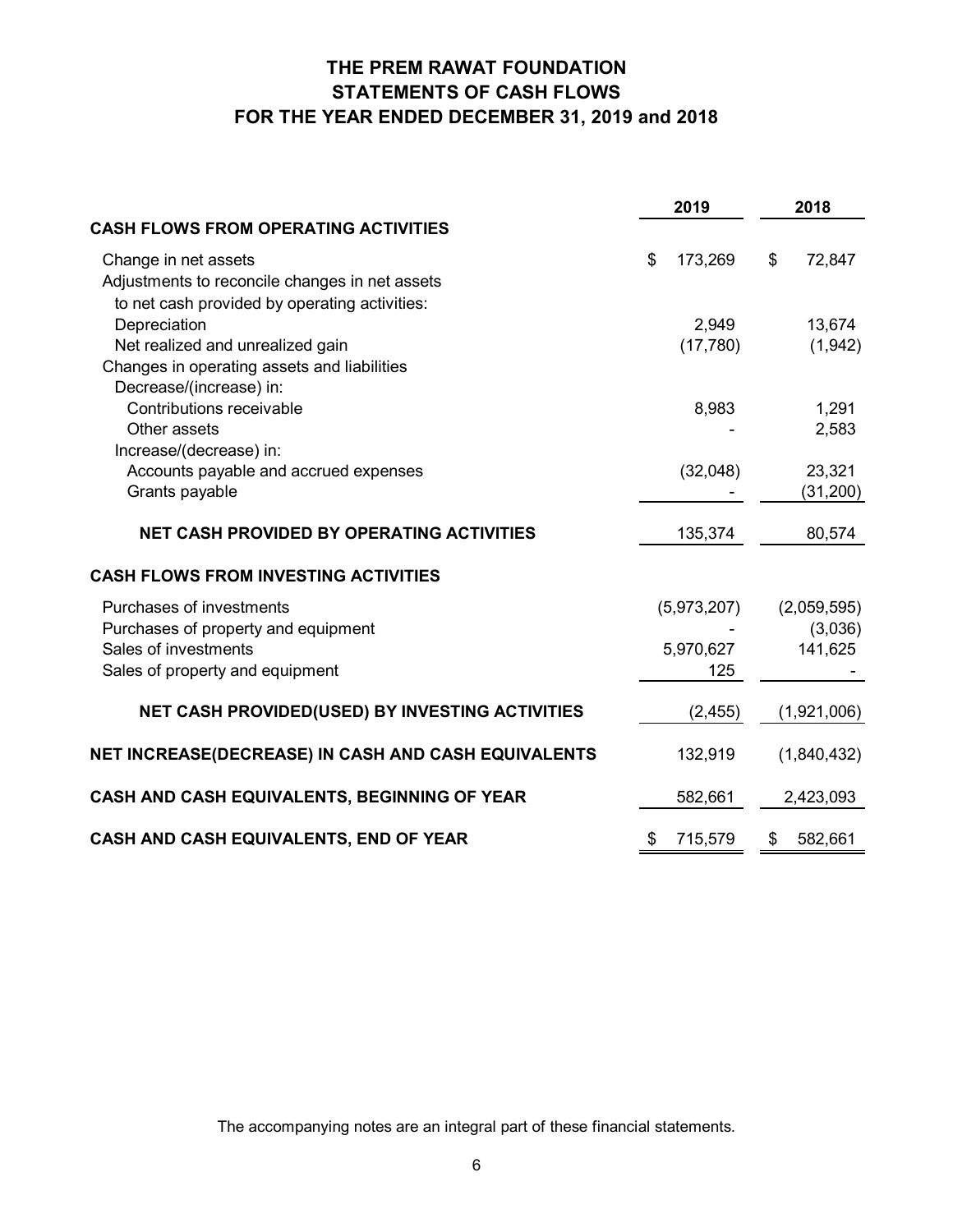#### **NOTE 1 – ORGANIZATION AND NATURE OF ACTIVITIES**

The Prem Rawat Foundation (the "Foundation" or "TPRF"), a California not-for-profit public benefit corporation, was created in November 2001. The mission of The Prem Rawat Foundation is to address the fundamental human needs of food, water, and peace. Through a variety of programs and initiatives, TPRF is dedicated to helping build a world at peace, one person at a time, so that people can live with dignity, peace, and prosperity.

The Foundation has planned, designed, and implemented several critically needed programs such as its model Food for People program (FFP). FFP is based on Prem Rawat's desire to help people break out of the cycle of poverty. There are now three FFP facilities: one in India, one in Nepal, and one in Ghana. In 2019, FFP facilities served over 490,000 hot nutritious meals to children, the sick, and the elderly.

The Peace Education Program is an educational program designed and operated by the Foundation to help people discover their own inner resources and the possibility of personal peace. This multimedia program consists of 10 sessions, each focusing on a particular theme. These customized, interactive workshops are non-religious and non-sectarian. The content of each theme is based on excerpts from Prem Rawat's international talks. The themes are: Peace, Appreciation, Inner Strength, Self-Awareness, Clarity, Understanding, Dignity, Choice, Hope, and Contentment. The program was first offered in late 2012 and has been presented in 84 countries. In 2019, over 1000 workshops were held that reached over 35,500 participants.

The Foundation also produces a number of media and online materials based on Prem Rawat's addresses in addition to course material for its Peace Education Program. The Foundation also sponsors and supports events where Prem Rawat is the keynote speaker at universities, non- governmental organizations, and various other meetings.

# **NOTE 2 – SUMMARY OF SIGNIFICANT ACCOUNTING POLICIES**

#### **Basis of Accounting**

The financial statements of the Foundation have been prepared on the accrual basis of accounting in conformity with accounting principles generally accepted in the United States of America (GAAP) and follow the recommendations of the Accounting Standards Codification (ASC) 958-205, Financial Statements of Not-for-Profit Entities.

### **Recently Adopted Accounting Standards**

In May 2014, the FASB issued ASU 2014-09, "Revenue from Contracts with Customers (Topic 606)". This ASU replaces nearly all existing U.S. GAAP guidance on revenue recognition. ASU 2014-09 requires entities to recognize revenue in a way that depicts the transfer of goods or services to customers in an amount that reflects the consideration to which the entity expects to be entitled to in exchange for those goods or services. In June 2020, the FASB issued ASU 2020-05. "Revenue from Contracts with Customers: Topic 606: Deferral of Effective Date". This standard delays the effective date for non-public entities to fiscal years beginning after December 15, 2019, with early adoption permitted. The Organization is evaluating the impact the pronouncement may have on the financial statements.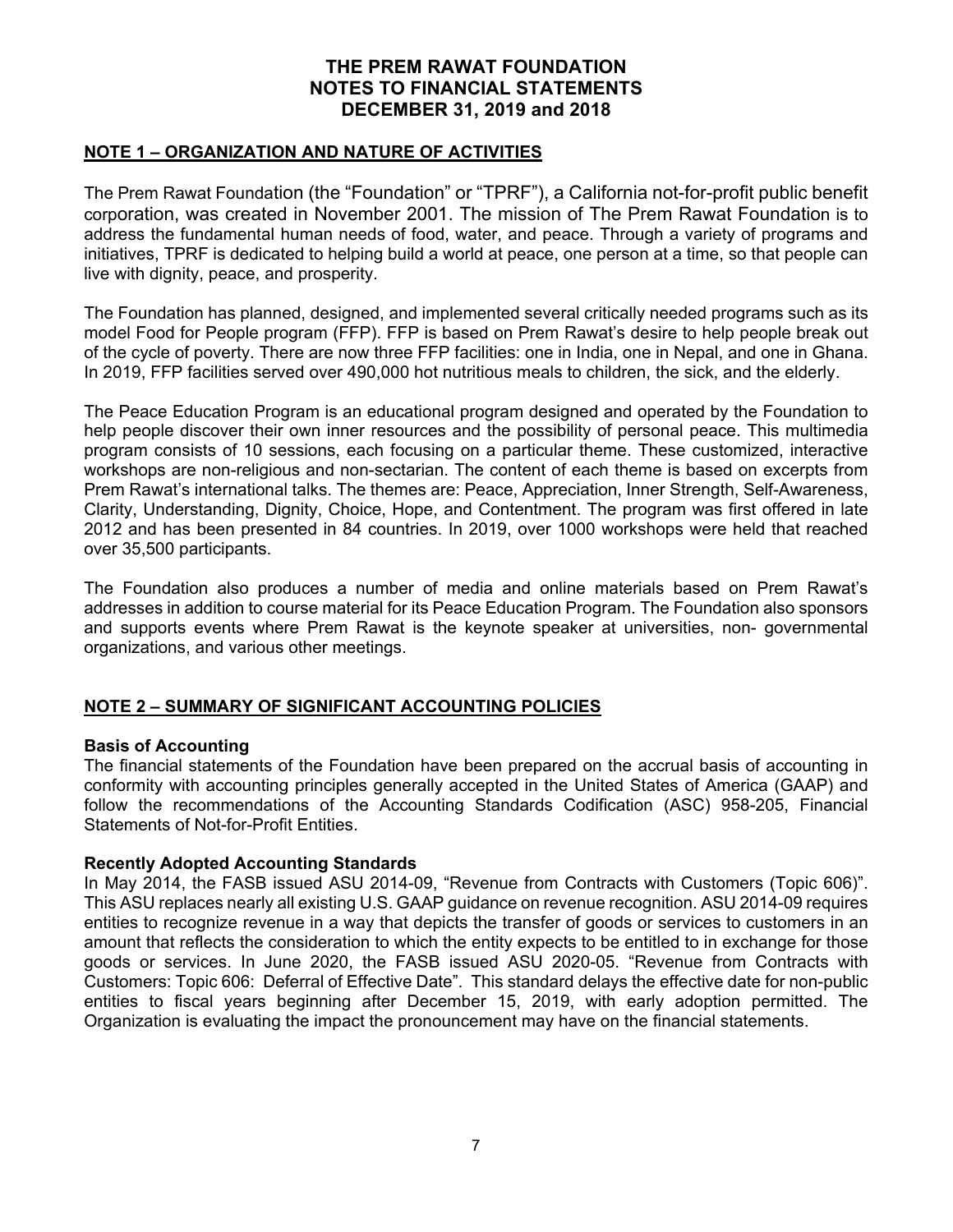## **NOTE 2 – SUMMARY OF SIGNIFICANT ACCOUNTING POLICIES (continued)**

In February 2016, the FASB issued ASU 2016-02 "Leases (Topic 842)", which sets out the principles for the recognition measurement, presentation, and disclosure of leases for both lessees and lessors. ASU 2016-2 requires lessees to recognize the following for all leases with terms longer than 12 months: (a) a lease liability, and (b) a right-of-use asset. Leases will be classified as either finance or operating, with classification affecting the pattern of expense recognition in the income statement. Leases with a term of 12 months or less will be accounted for similarly to existing guidance for operating leases. The FASB issued ASU 2020-05 delaying the effective date for non-public entities for fiscal years beginning after December 15, 2021, with early adoption permitted. The Organization is evaluating the impact the pronouncement may have on the financial statements.

#### **Financial Statement Presentation**

The Foundation reports information regarding its financial position and activities according to two classes of net assets: with donor restrictions and without donor restrictions. Net assets and revenues are classified based on the existence or absence of donor-imposed restrictions.

*Without Donor Restrictions* – Net assets that are not subject to donor-imposed restrictions. Net assets without donor restrictions may be used for any purpose consistent with the Foundation's mission.

*With Donor Restrictions* – Net assets subject to donor-imposed restrictions that may be temporary in nature that may be or will be met by actions of the Foundation or the passage of time. Other donor stipulations may be perpetual in nature, where the donor stipulates that the corpus be maintained intact in perpetuity. As the restrictions are satisfied, net assets with donor restrictions are reclassified to net assets without donor restrictions and reported in the accompanying statements of activities as net assets released from restrictions. There were no such net assets as of December 31, 2019.

# **Cash and Cash Equivalents**

For purposes of reporting cash flows, cash and cash equivalents include cash held in checking and savings accounts, cash on hand, and other highly liquid resources, such as investments in certificates of deposit and money market funds, with an original maturity of three months or less when purchased.

#### **Investments**

Investments are recorded at their fair value in the statement of financial position. Gains and losses are reflected in the statement of activities. Investments consist of corporate bonds, which have maturity dates over a year and are classified as long-term.

#### **Contributions Receivable**

Unconditional pledges are recorded at their net realizable value and no discount has been recorded. Conditional promises to give are recognized only when the conditions are substantially met. Management believes the contributions receivable as of December 31, 2019 and 2018 are fully collectible; therefore, the Foundation has not recorded an allowance for doubtful accounts. All receivables at December 31, 2019 and 2018 are due within one year.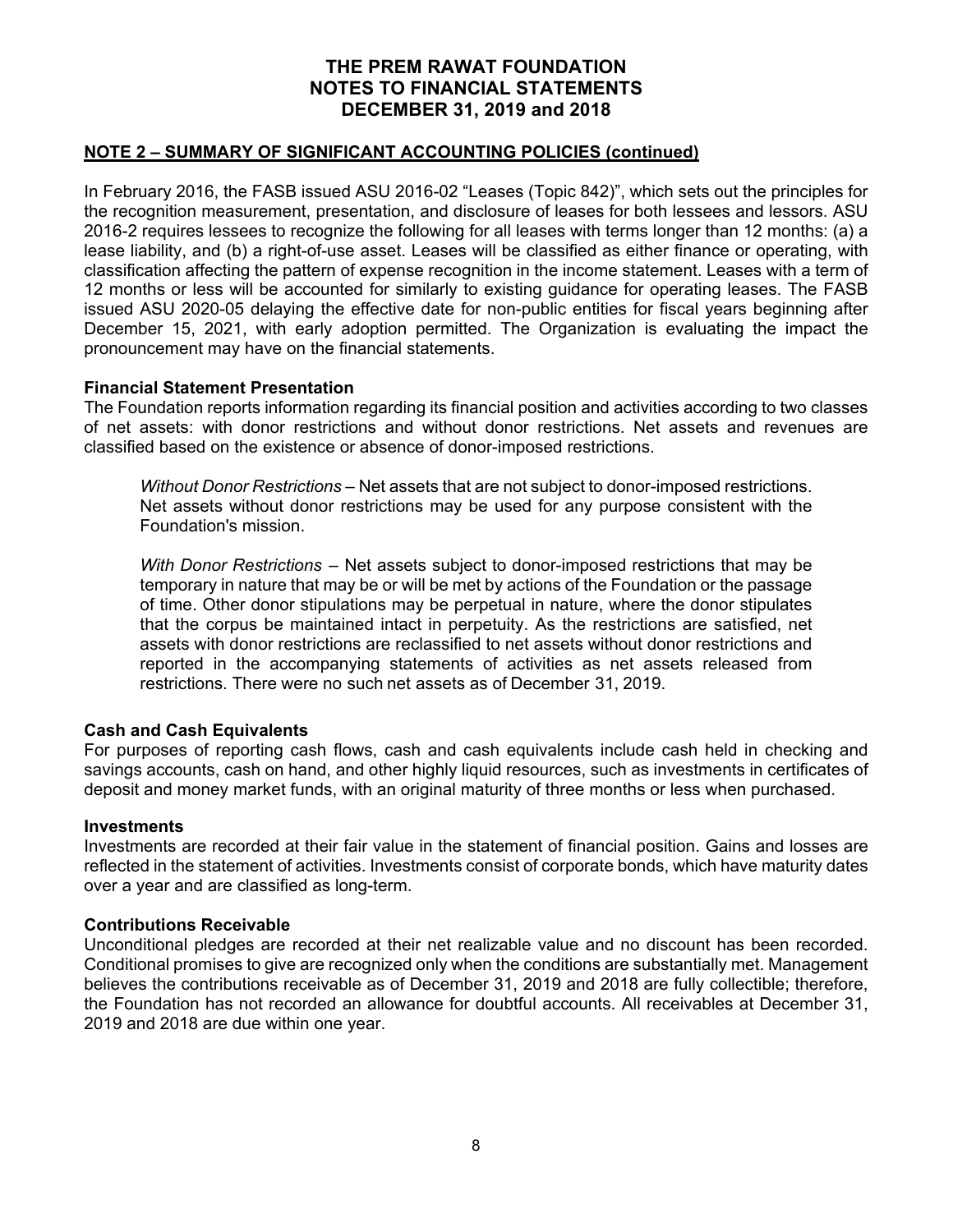### **NOTE 2 – SUMMARY OF SIGNIFICANT ACCOUNTING POLICIES (continued)**

## **Revenue Recognition**

Contributions are recognized when the donor makes a promise to give to the Foundation that is, in substance, unconditional. Contributions that are restricted by the donor are reported as increases in net assets without donor restrictions if the restrictions expire in the fiscal year in which the contributions are recognized. All other donor restricted contributions are reported as increases in net assets with donor restrictions. When a restriction expires because the contributed resources are spent in accordance with the donor's instructions or because of passage of time, net assets with donor restrictions are reclassified to net assets without donor restrictions. In the absence of donor restrictions to the contrary, restrictions on contributions of property or equipment or on assets restricted to acquiring property or equipment expire when the property or equipment is placed in service.

## **Property and Equipment**

Property and equipment are stated at cost, if purchased, or at fair value at the date of the gift, if donated and significant. Donations of property and equipment are reported as support without donor restrictions unless the donor has restricted the donated asset to a specific purpose. Assets donated with explicit restrictions regarding their use and contributions of cash that must be used to acquire property and equipment are reported as support with donor restrictions.

Depreciation has been recorded using the straight-line method over the estimated useful lives of the assets as follows:

Computer equipment 3 years

The cost of property and equipment purchased in excess of \$1,000 is capitalized. Repairs, maintenance and minor acquisitions are expensed as incurred. Gains and losses are recognized in the statements of activities upon disposal of property and equipment.

# **Long-Lived Assets**

The Foundation reviews long-lived assets such as property and equipment to determine if there has been an impairment of value whenever events or changes occur that indicate the carrying value of the assets may have declined and may not be recoverable. No circumstances have occurred during the years causing the Foundation to believe there has been any impairment of the carrying value of its long-lived assets. There can be no assurance, however, that market or other conditions will not change in the future resulting in impairment of long-lived assets.

#### **Income Taxes**

The Foundation is exempt from income tax under Section 501(c)(3) of the Internal Revenue Code ("IRC") and Section 23701(d) of the California Tax Code. Contributions to the Foundation are deductible for tax purposes under Section 170(c)(2) of the IRC. The Foundation is not a private foundation.

The Foundation evaluates uncertain tax positions whereby the effect of the uncertainty would be recorded if the tax positions will, more likely than not, be sustained upon examination. As of December 31, 2019, management does not believe the Foundation has any uncertain tax positions requiring accrual or disclosure. The Foundation is subject to potential income tax audits on open tax years by any taxing jurisdiction in which it operates. The statute of limitations for federal and California state purposes is generally three and four years, respectively.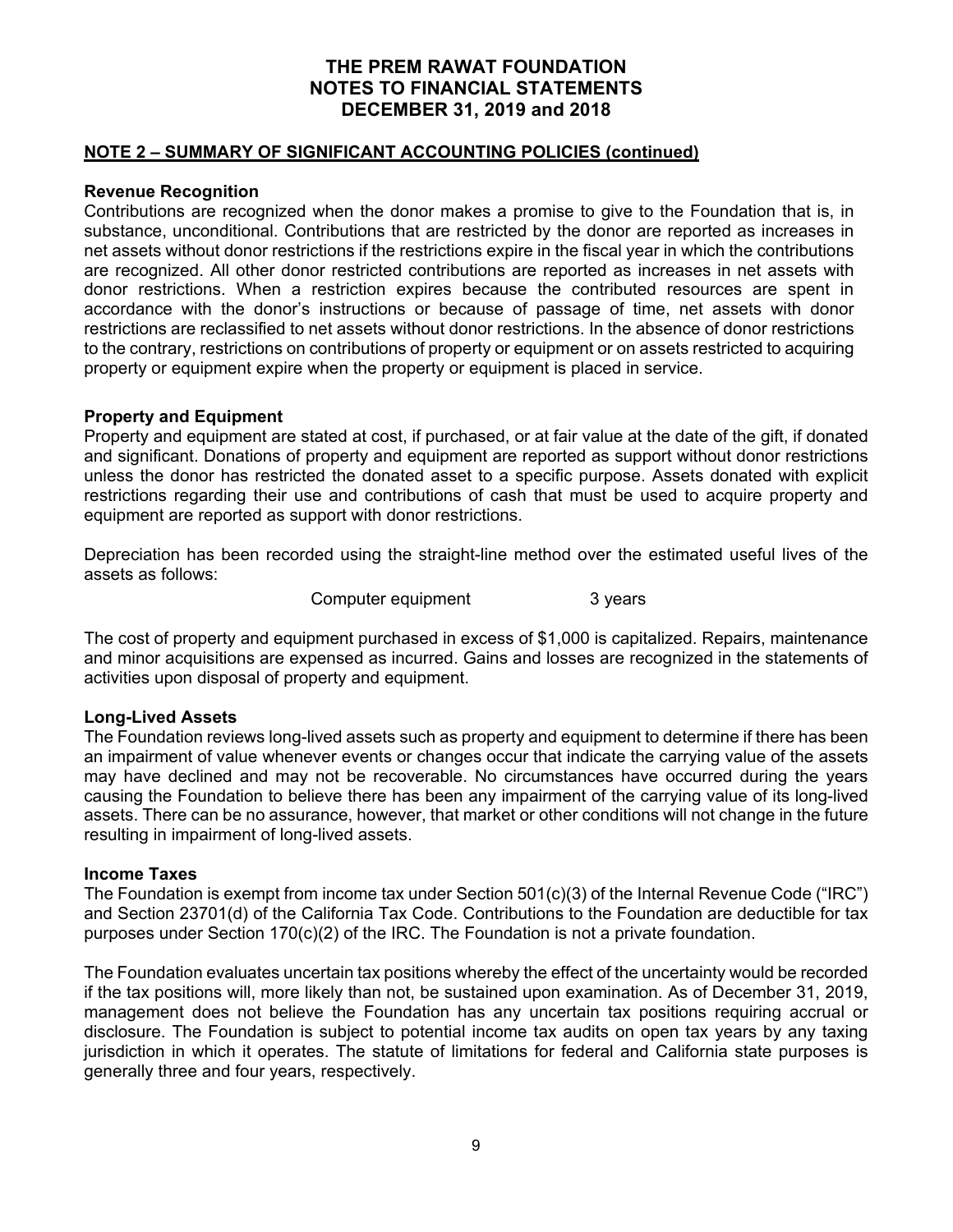### **NOTE 2 – SUMMARY OF SIGNIFICANT ACCOUNTING POLICIES (continued)**

## **Contributed Assets, Materials, and Services**

The Foundation receives periodic donations of assets, materials, and services from local vendors, and from the community, which are recorded at estimated fair market value at the date of donation, if significant. Donated equipment, improvements, or long-lived assets are recorded at the estimated fair value at the date of donation. Donated securities are held until they can be sold. The Foundation did not receive any contributed assets, materials, or services during the years ended December 31, 2019 and 2018.

#### **Fair Value Measurements**

Generally accepted accounting standards related to fair value measurements (a) define fair value as the price that would be received to sell an asset or paid to transfer a liability in an orderly transaction between market participants at the measurement date, and (b) set out a fair value hierarchy. The fair value hierarchy gives the highest priority to quoted prices in active markets for identical assets or liabilities (Level 1) and the lowest priority to unobservable inputs (Level 3). Inputs are broadly defined as assumptions market participants would use in pricing an asset or liability. The three levels of the fair value hierarchy are described as follows:

Level 1 – Observable inputs such as quoted prices in active markets for identical assets or liabilities.

Level 2 – Directly or indirectly observable input for quoted and other than quoted prices for identical or similar assets and liabilities in active or non-active markets.

Level 3 – Unobservable inputs not corroborated by market data, therefore requiring the entity to use the best information available in the circumstances, including the entity's own data.

Certain financial instruments are carried at cost, which approximates fair value because of the short-term nature of these instruments, and thus are not categorized.

These instruments include contributions receivable, accounts payable, accrued expenses, and grants payable.

#### **Advertising Costs**

The Foundation uses advertising to promote its programs among the audiences it serves. The costs of advertising are expensed as incurred. Advertising costs for the years ended December 31, 2019 and 2018 were \$127,435 and \$65,834, respectively.

#### **Research and Development Costs**

Research and development costs are charged in the period incurred. The costs for the year ended December 31, 2019 was \$70,247. No cost was incurred for the year ended December 31, 2018.

#### **Functional Allocation of Expenses**

The costs of providing the various programs and other activities have been summarized on a functional basis in the statement of activities. Accordingly, certain costs have been allocated among the program and supporting services benefited. Certain categories of expenses are attributable to more than one program or supporting function and are allocated on a reasonable basis that is consistently applied. The expenses that are allocated are compensation and benefits, which are allocated on the basis of estimates of time and effort.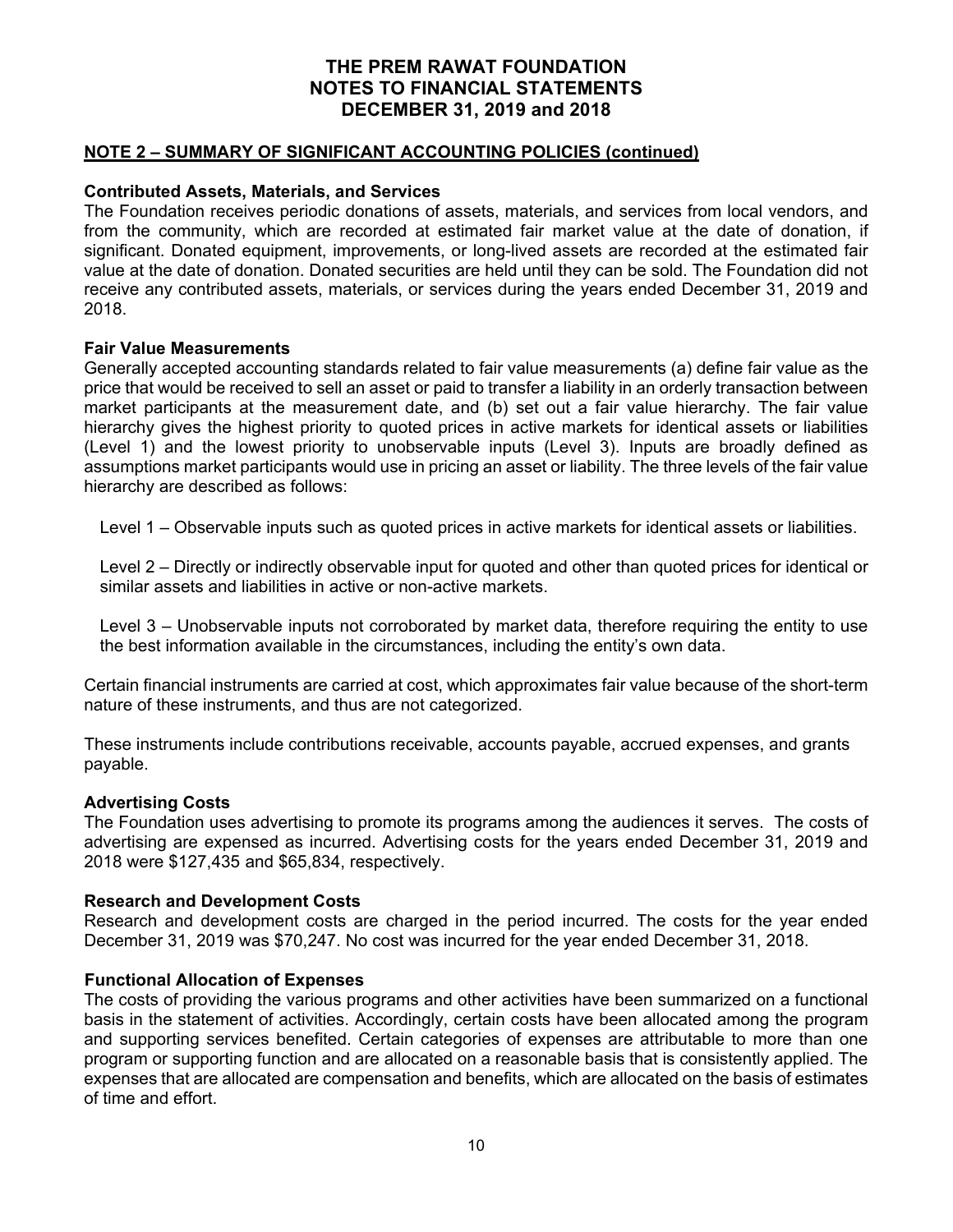## **NOTE 2 – SUMMARY OF SIGNIFICANT ACCOUNTING POLICIES (continued)**

## **Use of Estimates**

The preparation of financial statements in conformity with generally accepted accounting principles requires management to make estimates and assumptions that affect the reported amounts of assets and liabilities and disclosure of contingent assets and liabilities at the date of the financial statements. Estimates also affect the reported amounts of revenues and expenses during the reporting period. Actual events and results could differ from those assumptions and estimates. The significant items in these statements that are affected by management estimates are useful lives of property and equipment and allocations of functional expenses.

## **NOTE 3 – INVESTMENTS**

Investments consisted of the following at December 31, 2019:

|                                |                   |             | Unrealized |
|--------------------------------|-------------------|-------------|------------|
|                                | <b>Fair Value</b> | Cost        | Gain(Loss) |
| Fixed income - corporate bonds | \$1,972,219       | \$1,951,439 | \$ 20,780  |
|                                | \$1,972,219       | \$1,951,439 | \$20,780   |

Investments consisted of the following at December 31, 2018:

|                                |                   |             | Unrealized |
|--------------------------------|-------------------|-------------|------------|
|                                | <b>Fair Value</b> | Cost        | Gain(Loss) |
| Fixed income - corporate bonds | \$1,951,858       | \$1,936,626 | 15,232     |
|                                | \$1,951,858       | \$1,936,626 | 15,232     |

Investment securities, in general, are exposed to various risks, such as interest rate, credit, and overall market volatility. Investments are managed by professional investment managers who have responsibility for investing the funds in various investment classes. Due to the level of risk associated with certain securities, it is at least reasonably possible that changes in the near term could materially affect account balances and the amounts reported in the accompanying financial statements.

The following schedule summarizes the investment return for the years ended December 31, 2019 and 2018:

|                        | 2019    |  |         |  |
|------------------------|---------|--|---------|--|
| Interest and dividends | 40,052  |  | 24,640  |  |
| Realized gain          |         |  | 41      |  |
| Unrealized gain        | 17,779  |  | 1.901   |  |
| Management fees        | (4,914) |  | (1,853) |  |
|                        | 52,917  |  | 24,729  |  |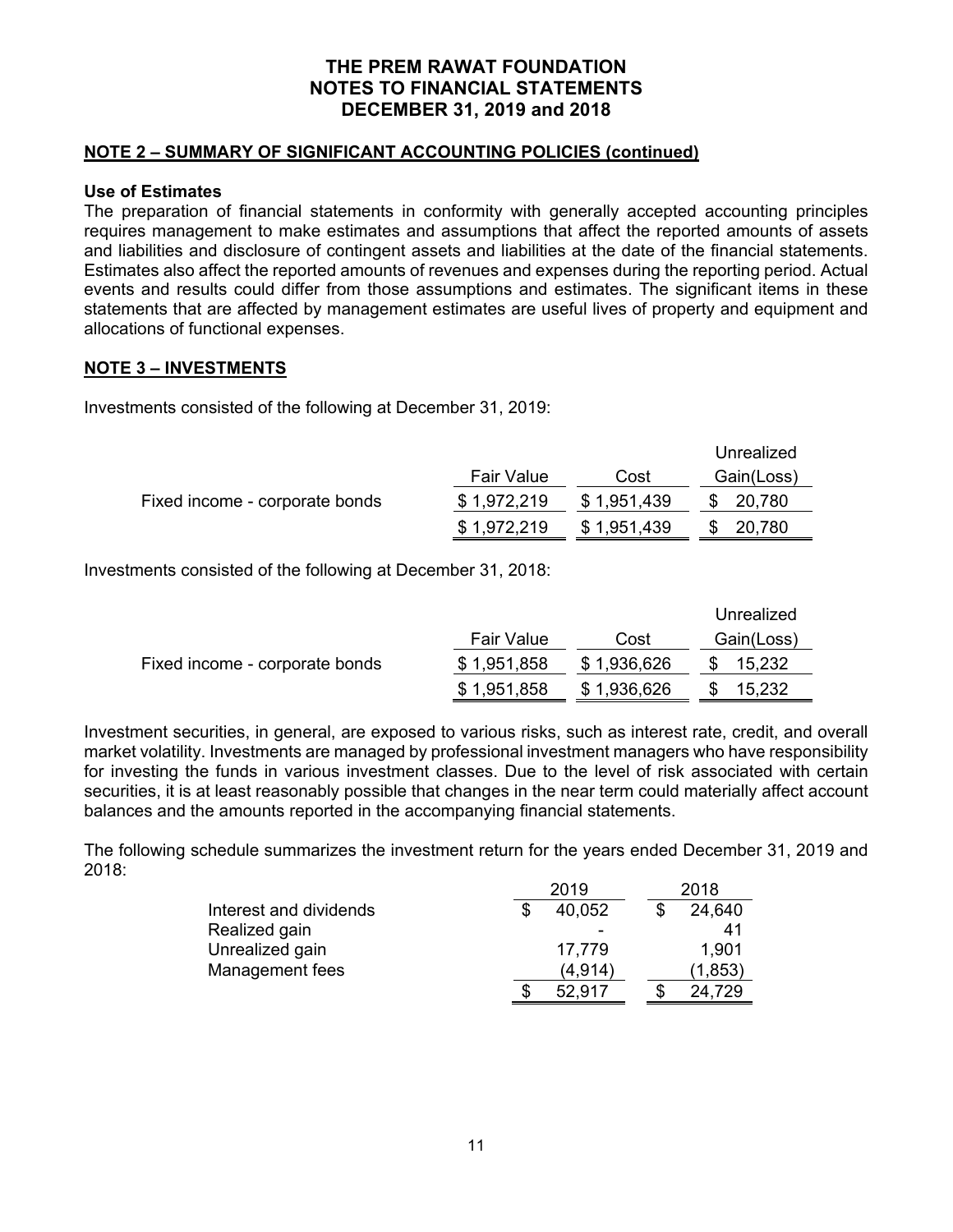# **NOTE 4 – PROPERTY AND EQUIPMENT**

Property and equipment at December 31, 2019 and 2018, are summarized as follows:

|                                  | 2019       | 2018       |
|----------------------------------|------------|------------|
| Computers equipment and software | 285,040    | 285,165    |
| Land                             | 30,000     | 30,000     |
|                                  | 315,040    | 315,165    |
| Less: accumulated depreciation   | (282, 878) | (279, 929) |
| Net property and equipment       | 32,162     | 35,236     |

Depreciation expense for the years ended December 31, 2019 and 2018 were \$2,949 and \$13,674, respectively.

# **NOTE 5 – CONCENTRATIONS**

#### **Cash**

The Foundation maintains cash balances at several financial institutions located in Southern California. The balances on deposits are insured by the Federal Deposit Insurance Corporation (FDIC) up to \$250,000. The cash balances may, at times, exceed federally insured limits. The Company has not experienced any losses on these accounts to date. Management believes it is not exposed to any significant risk on its cash balances.

#### **Source Materials**

The Foundation focuses primarily on promoting the teaching and messages of Prem Rawat. The operations of the Foundation could be adversely affected in the event of the incapacity of Prem Rawat.

# **NOTE 6 – FAIR VALUE MEASUREMENTS**

Fair values of assets measured at December 31, 2019 are as follows:

|                                         | Level 1 |         | Level 2     | Level 3 |
|-----------------------------------------|---------|---------|-------------|---------|
| <b>Measured on a Recurring Basis</b>    |         |         |             |         |
| Corporate bonds                         |         |         | \$1,972,219 |         |
|                                         |         |         | \$1,972,219 |         |
|                                         |         | Level 1 | Level 2     | Level 3 |
| <b>Measured on a Nonrecurring Basis</b> |         |         |             |         |
| Long-lived assets held for sale         |         |         | 30,000      |         |
|                                         |         |         | 30,000      |         |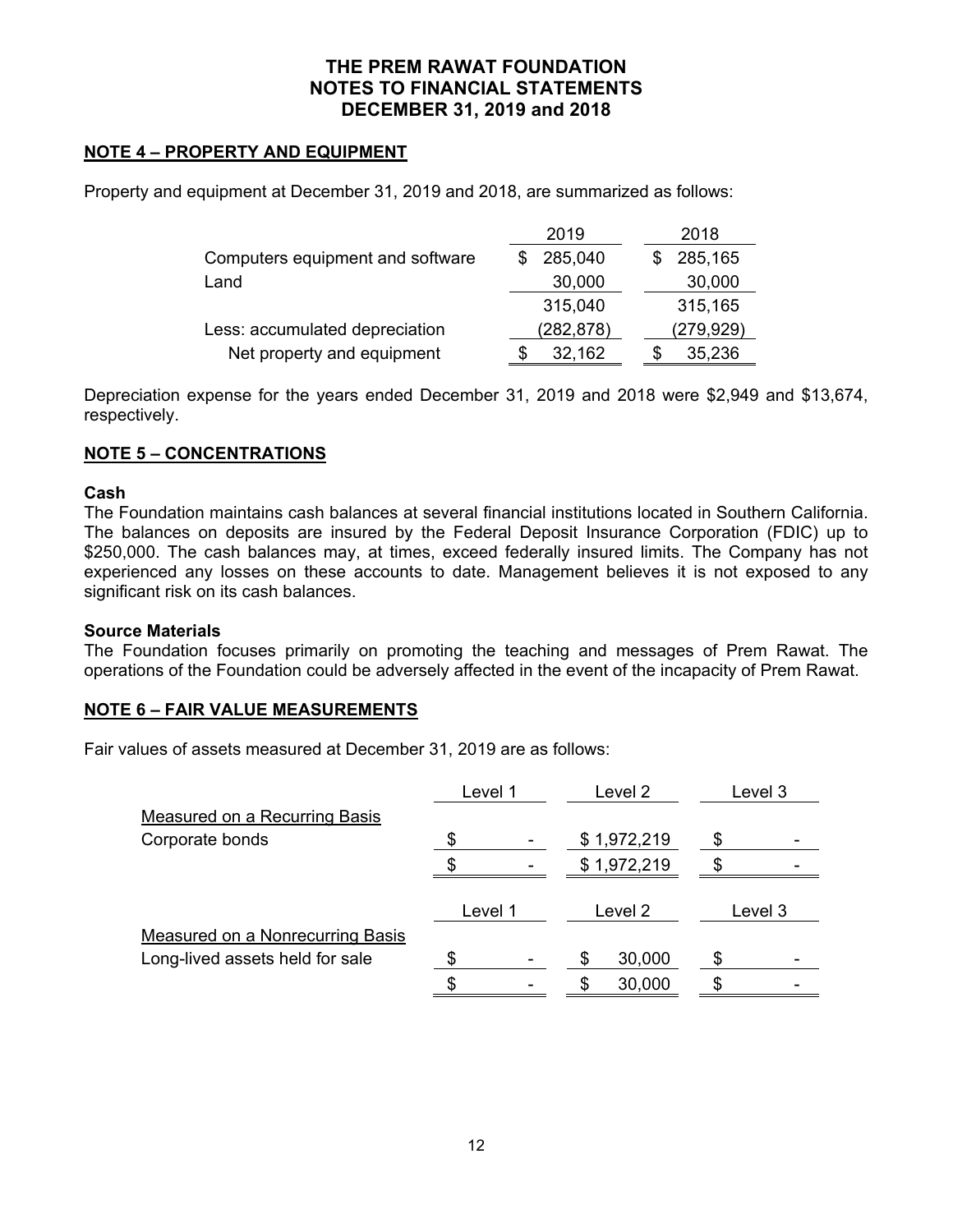## **NOTE 6 – FAIR VALUE MEASUREMENTS (continued)**

Fair values of assets measured at December 31, 2018 are as follows:

|                                         | Level 1 |         | Level 2 |             | Level 3 |
|-----------------------------------------|---------|---------|---------|-------------|---------|
| <b>Measured on a Recurring Basis</b>    |         |         |         |             |         |
| Corporate bonds                         | S.      |         |         | \$1,951,858 |         |
|                                         |         |         |         | \$1,951,858 |         |
|                                         |         | Level 1 |         | Level 2     | Level 3 |
| <b>Measured on a Nonrecurring Basis</b> |         |         |         |             |         |
| Long-lived assets held for sale         |         |         |         | 30,000      |         |
|                                         |         |         | S       | 30,000      |         |

Corporate bonds are classified in Level 2 category, as they are valued using significant other observable input, particularly dealer market prices for comparable investments as of the valuation date.

The fair value of contributed land has been measured on a nonrecurring basis using quoted prices for similar assets. (Level 2 input).

# **NOTE 7 – SUPPLEMENTAL DISCLOSURE OF CASH FLOW INFORMATION**

During the years ended December 31, 2019 and 2018, the Foundation paid no taxes or interest.

#### **NOTE 8 – LIQUIDITY AND AVAILABILITY OF FINANCIAL ASSETS**

Financial assets available for general expenditure, that is, without donor or other restrictions limiting their use, within one year of the balance sheet date, comprise the following:

| Financial assets at year-end: |             |
|-------------------------------|-------------|
| Cash and Cash equivalents     | \$ 715,579  |
| Investments                   | 851,878     |
| <b>Receivables</b>            | 42.994      |
|                               | \$1,610,451 |

In addition to financial assets available to meet general expenditures over the year, the Foundation operates with a balanced budget and anticipates covering its general expenditures by collection of sufficient donations. The Foundation reviews its cash position on a regular basis to ensure adequate funds are on hand to meet expenses.